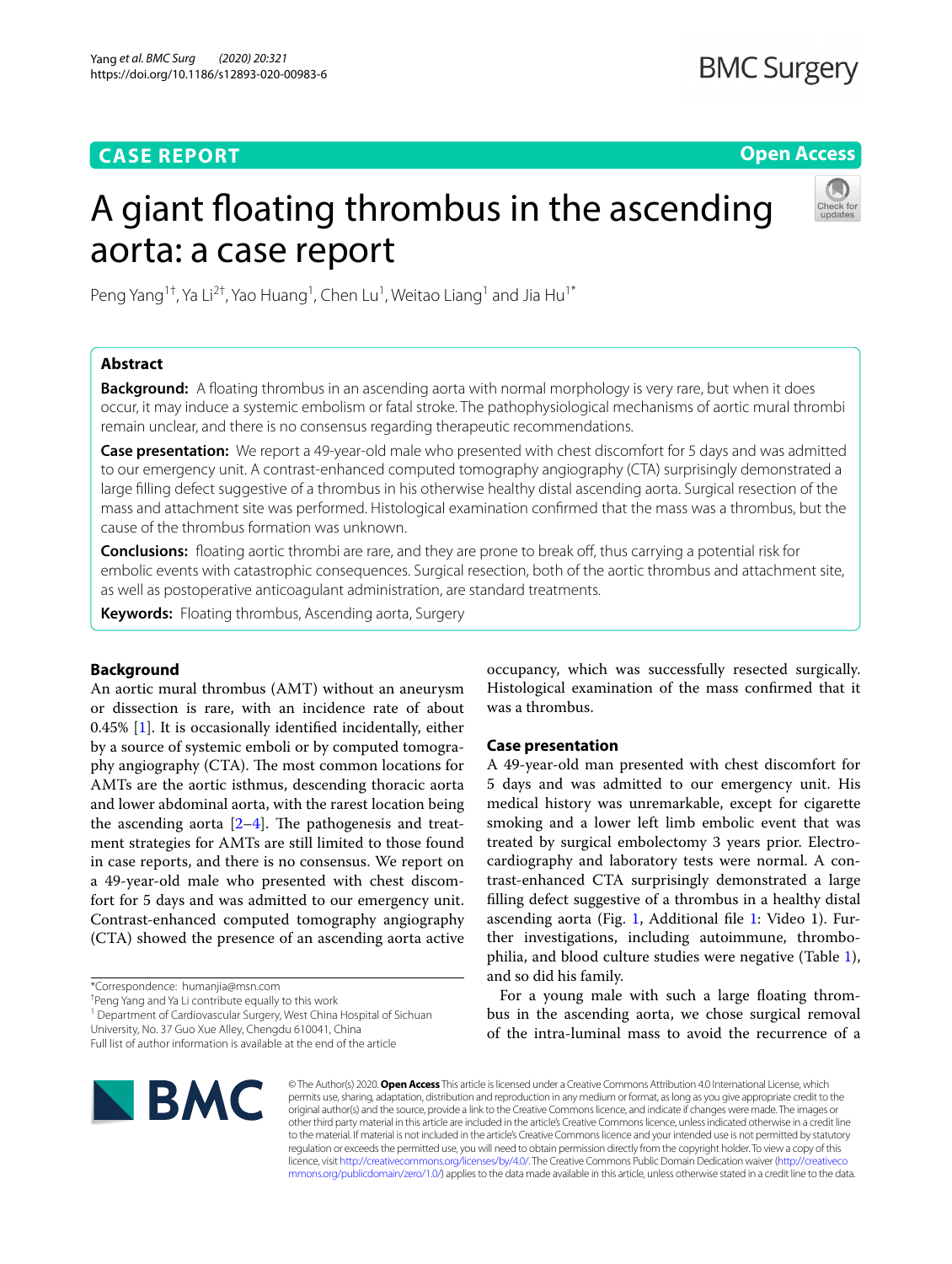

<span id="page-1-0"></span>peripheral or visceral embolism. After a discussion with professionals from multiple disciplines, we performed surgical intervention for this patient. Under general anesthesia, a preoperative transesophageal echocardiography showed a mobile lesion on the anterior wall of the distal ascending aorta (Additional file [2](#page-4-1): Video 2). The surgery was performed through a standard median sternotomy on cardiopulmonary bypass after heparinized. The right femoral artery and the superior and inferior vena cavae were cannulated, with the intent of obtaining deep hypothermic circulatory arrest (at  $24^{\circ}$ C). The heart was arrested with retrograde cardioplegia, followed by retrograde cerebral perfusion and circulatory arrest. A transverse aortotomy was performed, and the ascending aorta and arch were carefully inspected. A  $5.5 \times 3.0$  cm mixed thrombus was attached to the aortic wall at the junction of the ascending aorta and proximal arch (Fig. [2](#page-2-1)). After thrombus removal, an extensive area of intimal defect and an abnormally thick and fragile aortic wall was observed at the attachment site. To seal the prothrombotic area and avoid recurrence, the ascending aorta and proximal arch were replaced with a 28 mm Dacron vascular prosthesis conduit (Gelweave, Vascutek, Terumo, Inchinnan, UK). Histological examination of the aortic specimen confrmed the thrombotic nature of the structure, and no sign of connective tissue disorders or malignancy was detected. The postoperative course was uneventful, and the patient was discharged from the hospital 7 days after surgery. No complications were reported in 3-month follow-up. As we resected the aortic thrombus and its attachment stie, and the replaced artifcial blood vessel had anticoagulated properties, no anticoagulation treatment was required for this patient. The CTA scan at the 3-month follow-up confrmed the stability of the grafts without a recurrence of an aortic thrombus.

# **Discussion and conclusions**

To the best of our knowledge, such a large foating thrombus in the ascending aorta that has not caused devastating complications has rarely been reported. The pathophysiological mechanisms of AMT remain unclear, although coagulopathy, immunological disorders, malignancies, intra-aortic atheroma, aortic structural abnormalities, trauma, steroid use, and substance abuse have all been suggested as possible causes  $[5, 6]$  $[5, 6]$  $[5, 6]$  $[5, 6]$ . This was not the case for our patient, however.

Because of the rarity of the disease and the fact that many patients are asymptomatic before signifcant embolic events occur [[7\]](#page-5-5), early diagnosis of a foating aortic thrombus is difficult, and there is no accurate incidence rate of AMTs. In a study of 10,671 consecutive autopsies, however, the incidence of non-aneurysmal AMT was found to be about 0.45%, higher in women than in men [\[4](#page-5-2)].In this patient, who was admitted to our emergency unit for chest pain. The emergency ECG and laboratory test eliminated acute myocardial ischemia. CTA showed no aneurysm or aortic dissection, except for a foating thrombus in the ascending aorta. It's not clear whether chest pain has a causal relationship with the aortic mural thrombus, but the foating aortic thrombus does need further treatment.

AMTs are prone to break off, thus carrying a potential risk of cerebral, peripheral, or visceral embolic events with catastrophic consequences  $[8, 9]$  $[8, 9]$  $[8, 9]$ . The most common embolic site is the lower extremity artery, with the next most common sites being the mesenteric and renal arteries. The rarest embolic sites are the cerebral and coronary arteries, but these were often the most lethal and seriously afected the prognosis [[9,](#page-5-7) [10](#page-5-8)]. Toyama et al. believed that the risk of thromboembolism is related to the size of the aortic thrombus base and the degree of calcifcation, but not to the location of attachment or volume of the thrombus  $[11]$  $[11]$  $[11]$ . The risk of peripheral or visceral embolism is 12% in a sessile thrombus, while it is 73% in a floating thrombus  $[4]$  $[4]$ . Approximately 6% of AMT may be the direct cause of death [\[1](#page-5-0)]. To describe the hemodynamic features and evaluate the break-of potential of lesions, Ruggero De Paulis et al. have defned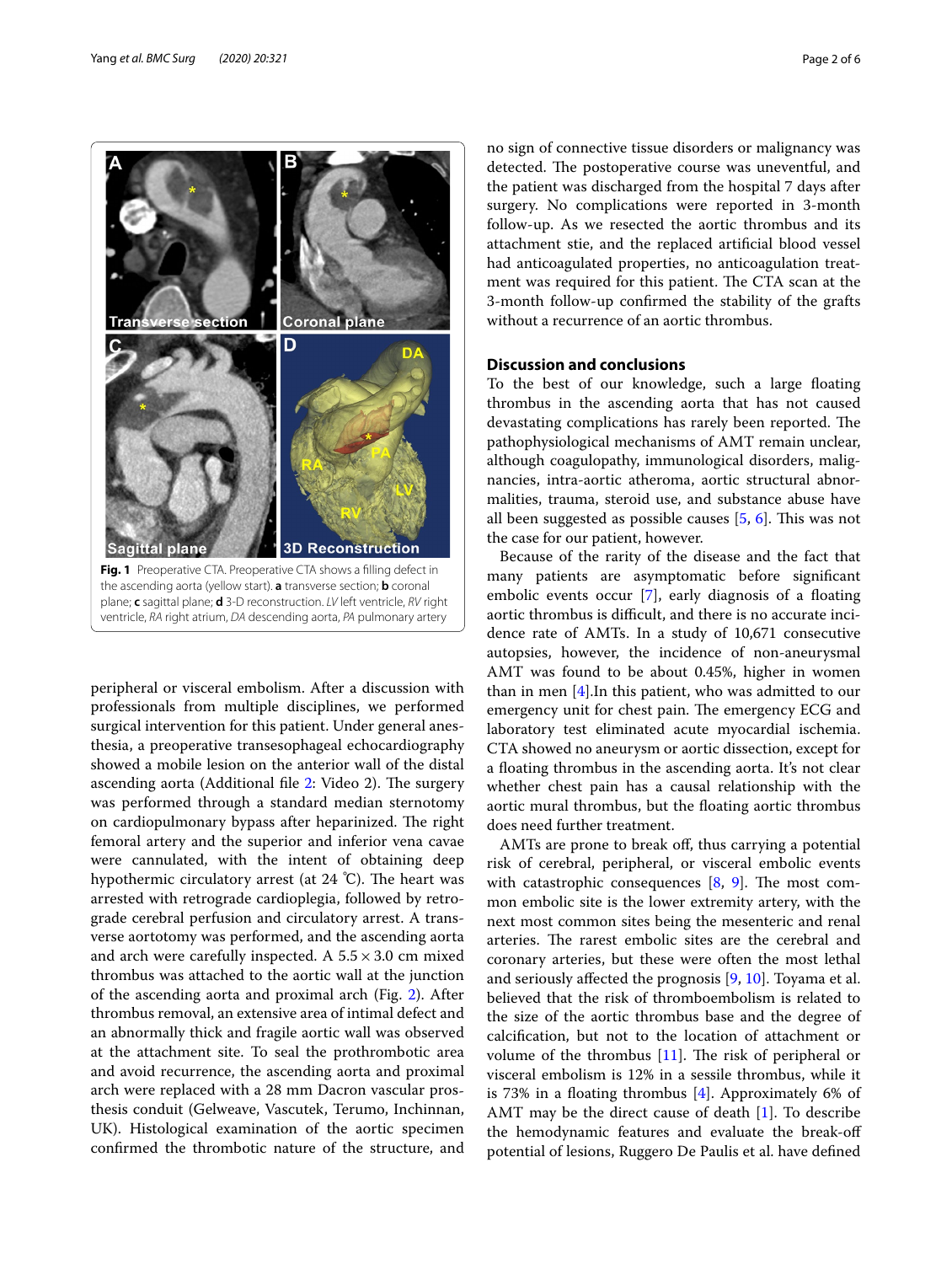# <span id="page-2-0"></span>**Table 1 Hematologic test results**

| <b>Parameters</b>                     | Result                           | <b>Parameters</b>                    | Result                   |
|---------------------------------------|----------------------------------|--------------------------------------|--------------------------|
| Prothrombin time                      | 11.1 s                           | Red blood cell                       | $5.74 \times 10^{12}$ /L |
| International normalized ratio        | 0.90                             | Hemoglobin                           | 189 g/L                  |
| Activated partial thromboplastin time | 27.6 s                           | White blood cell                     | $6.23 \times 10^{9}$ /L  |
| Thrombin time                         | 18.8 s                           | Percentage of neutrophil granulocyte | 69.4%                    |
| Fibrinogen                            | 3.04 g/L                         | Platelet                             | $182 \times 10^{9}$ /L   |
| Alanine aminotransferase              | 16 IU/L                          | Alpha fetoprotein                    | 3.10 ng/mL               |
| Aspartate aminotransferase            | 18 IU/L                          | Carcinoembryonic antigen             | $2.11$ ng/mL             |
| Creatinine                            | 59.0 µmol/L                      | CA15-3                               | 13.29 U/mL               |
| Estimated glomerular filtration rate  | 113.01 mL/min/1.73m <sup>2</sup> | CA19-9                               | 1.02 U/mL                |
| Triglyceride                          | 2.97 mmol/l                      | $CA-125$                             | 8.36 U/mL                |
| Cholesterol                           | 4.89 mmol/L                      | $CA72-4$                             | $< 0.20$ U/mL            |
| High density lipoprotein              | $0.75$ mmol/L                    | Neuron specific enolase              | 10.97 ng/mL              |
| Low density lipoprotein               | 3.16 mmol/L                      | C-reactive protein                   | 19.00 mg/L               |
| Urea                                  | 2.30 mmol/L                      | Erythrocyte sedimentation rate       | $12.0$ mm/h              |
| Antinuclear antibody                  | Negative                         | Complement C3                        | 1.0100 g/L               |
| Anti dsDNA antibody                   | Negative                         | Complement C4                        | $0.2730$ g/L             |
| Anti SM antibody                      | Negative                         | Rheumatoid factor                    | <20.00 IU/mL             |
| Anti SSA antibody                     | Negative                         | Properdin factor B                   | 373.00 mg/L              |
| Anti RNP antibody                     | Negative                         | Immunoglobulin G                     | 10.60 g/L                |
| Anti SSB antibody                     | Negative                         | Immunoglobulin A                     | 3410.00 mg/L             |
| Anti ScL-70 antibody                  | Negative                         | Immunoglobulin M                     | 761.00 mg/L              |
| CD3                                   | 81.8%                            | Immunoglobulin E                     | 49.30 IU/mL              |
| CD4                                   | 53.70%                           | Brain natriuretic peptide            | 22 pg/mL                 |
| CD8                                   | 24.30%                           | Troponin-T                           | 16.1 ng/L                |

<span id="page-2-1"></span>

a new parameter called the break-off risk ratio (boRR)  $[12]$  $[12]$ . This parameter refers to the length ratio of the floating and attached portions of the lesion, and a higher value indicates a higher possibility of the lesion breaking off. This may help in the selection of management strategies. However, further studies are required to verify this parameter's signifcance.

A diagnosis of AMT mainly depends on imaging examinations. CTAs are conducive to locating aortic thrombi and judge whether there is an asymptomatic peripheral or visceral embolism, as well as its location [[13](#page-5-11)], but the contrast agent and radiation are harmful. Transthoracic or transesophageal echocardiographies also have high accuracy rates and can evaluate the size, shape, attachment position, and aortic wall characteristics of thrombi located in the proximal ascending aorta [\[6](#page-5-4)]. However, a thrombus in the distal part of the ascending aorta and/or aortic arch cannot be accurately evaluated by echocardiography, due to the interference of gas in the trachea. In addition, magnetic resonance imaging has been reported to aid in the diagnosis of aortic thrombi and can help to exclude the possibility of malignancy  $[5]$  $[5]$ . This patient had a past medical history of acute right lower extremity embolism three years ago, which may come from the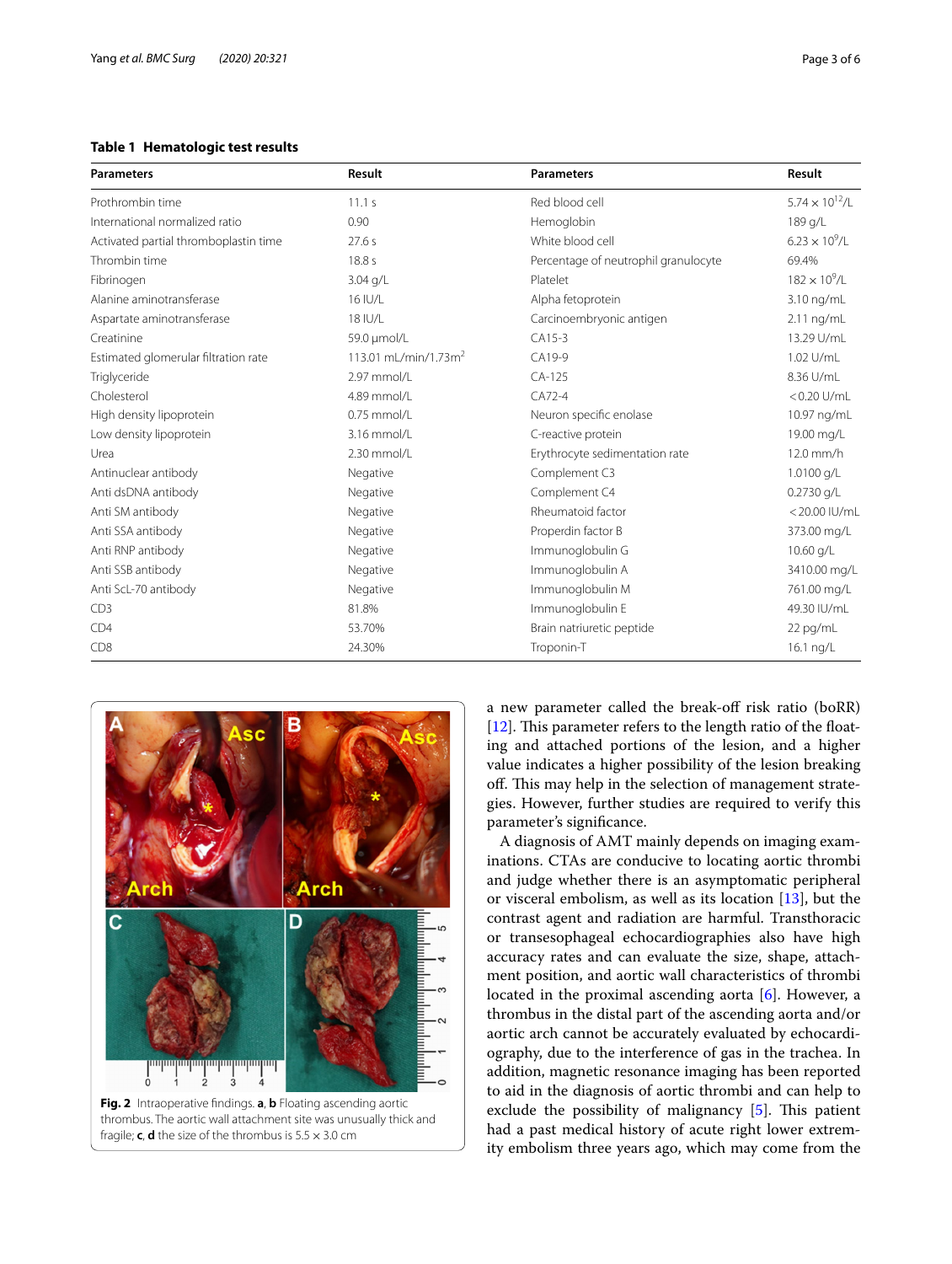# <span id="page-3-0"></span>**Table 2 Literature review**

| Author et al              |         |     |   | Year Age Gender Location                                              | Symptom                                                                                           | <b>Treatment</b>                            |
|---------------------------|---------|-----|---|-----------------------------------------------------------------------|---------------------------------------------------------------------------------------------------|---------------------------------------------|
| Schattner et al. [14]     | 2016 72 |     | M | Proximal descending aorta                                             | Multiple splenic infarcts                                                                         | Surgery and anticoagulant                   |
| Pang et al. [15]          | 2016 49 |     | M | Distal ascending aorta                                                | Renal infarction                                                                                  | Surgery and anticoagulant                   |
| Keraliya et al. [16]      | 2016 22 |     | M | Aortic root                                                           | Myocardial infarction                                                                             | Anticoagulation therapy                     |
| Teranishi et al. [8]      | 2016 61 |     | M | Ascending aorta                                                       | Gallbladder, superior mesenteric<br>artery, and both renal arteries<br>embolism                   | Surgery and anticoagulant                   |
| Siani et al. [17]         | 2016 62 |     | F | Descending thoracic aorta                                             | Bilateral lower limb embolism                                                                     | Endovascular treatment<br>and anticoagulant |
| Weiss et al. [18]         | 2016    | 71  | F | Aortic arch                                                           | Left brachial artery embolism                                                                     | Surgery and anticoagulant                   |
|                           | 2016 51 |     | F | Aortic arch                                                           | Infrarenal aorta embolism and<br>paraplegia                                                       | Surgery and anticoagulant                   |
|                           | 2016 59 |     | F | Aortic arch                                                           | Superior mesenteric artery embo-<br>lism                                                          | Surgery and anticoagulant                   |
|                           | 2016 47 |     | M | Aortic arch                                                           | Acute chest pain                                                                                  | Anticoagulant                               |
|                           | 2016 48 |     | F | Aortic arch                                                           | Left middle and anterior cerebral<br>artery embolism                                              | Surgery                                     |
|                           | 2016 77 |     | F | Aortic arch                                                           | Left subclavian artery embolism                                                                   | Anticoagulant                               |
|                           | 2016 55 |     | F | Aortic arch                                                           | Right femoral bifurcation embolism                                                                | Surgery and anticoagulant                   |
|                           | 2016 57 |     | F | Aortic arch                                                           | Left subclavian and brachial artery<br>embolism                                                   | Surgery and anticoagulant                   |
|                           | 2016    | -50 | M | Aortic arch                                                           | Asymptomatic                                                                                      | Anticoagulant                               |
|                           | 2016 82 |     | F | Aortic arch                                                           | Subtotal occlusion of all supra-<br>aortic vessels embolism                                       | Endovascular treatment                      |
| Poon et al. [19]          | 2017 41 |     | M | Ascending aorta                                                       | Lower abdominal pain                                                                              | Surgery                                     |
| Luetkens et al. [20]      | 2017 86 |     | F | Ascending aorta                                                       | Dyspnea and severe sepsis                                                                         | Unknown                                     |
| Ozaki et al. [9]          | 2017 37 |     | M | Ascending aorta                                                       | Acute myocardial infarction                                                                       | Surgery and anticoagulant                   |
| Auer et al. [10]          | 2017 89 |     | M | Ascending aorta                                                       | Chest pain and right sided hemi-<br>anopsia                                                       | Anticoagulant                               |
| Maat et al. [21]          | 2017    | 48  | M | Ascending aorta                                                       | Right renal embolism                                                                              | Surgery and anticoagulant                   |
| Yang et al. [3]           | 2017 47 |     | M | Ascending aorta                                                       | Superior mesenteric artery embo-<br>lism                                                          | Surgery                                     |
|                           | 2017 62 |     | M | Aortic isthmus                                                        | Splenic infarctions                                                                               | Anticoagulant                               |
|                           | 2017 73 |     | M | Aortic isthmus                                                        | Chest pain                                                                                        | Anticoagulant                               |
|                           | 2017 18 |     | M | Thoracic aortic stent                                                 | Asymptomatic                                                                                      | Anticoagulant                               |
|                           | 2017 56 |     | F | Junction of stent body and iliac<br>limbs                             | Asymptomatic                                                                                      | Observation                                 |
| Avelino et al. [22]       | 2017 32 |     | F | Distal aortic arch                                                    | Liver, pancreas, left kidney and<br>spleen infarctions                                            | Surgery                                     |
| Kandemirli et al. [23]    | 2018    | 48  | F | Extending from the aortic arch into<br>the superior mesenteric artery | Superior mesenteric artery embo-<br>lism                                                          | Surgery                                     |
| Toyama et al. [11]        | 2018 72 |     | M | Ascending aorta                                                       | Pulmonary embolism                                                                                | Anticoagulant                               |
| Tigkiropoulos et al. [24] | 2018 52 |     | F | Aortic arch                                                           | Left lower extremity embolism                                                                     | Anticoagulant and surgery                   |
| Sosa et al. [25]          | 2018 68 |     | M | Descending thoracic aorta                                             | Splenic and renal infarctions                                                                     | Anticoagulant                               |
| Campanile et al. [26]     | 2019 63 |     | F | Ascending aorta                                                       | Myocardial infarction and left upper<br>limb ischemic                                             | Surgery                                     |
| Wang et al. [13]          | 2019 56 |     | M | Ascending aorta                                                       | Asymptomatic                                                                                      | Surgery and anticoagulant                   |
| Dalal et al. [27]         | 2020 73 |     | F | Distal ascending aorta                                                | Chest pain and left leg claudication                                                              | Surgery                                     |
| Gueldich et al. [28]      | 2020 43 |     | F | Distal ascending aorta                                                | Left upper limb recurrent acute<br>ischaemia                                                      | Surgery                                     |
|                           | 2020 63 |     | F | Ascending aorta                                                       | Left upper limb acute ischaemia,<br>splenic infarctions and embolism<br>of the right renal artery | Surgery                                     |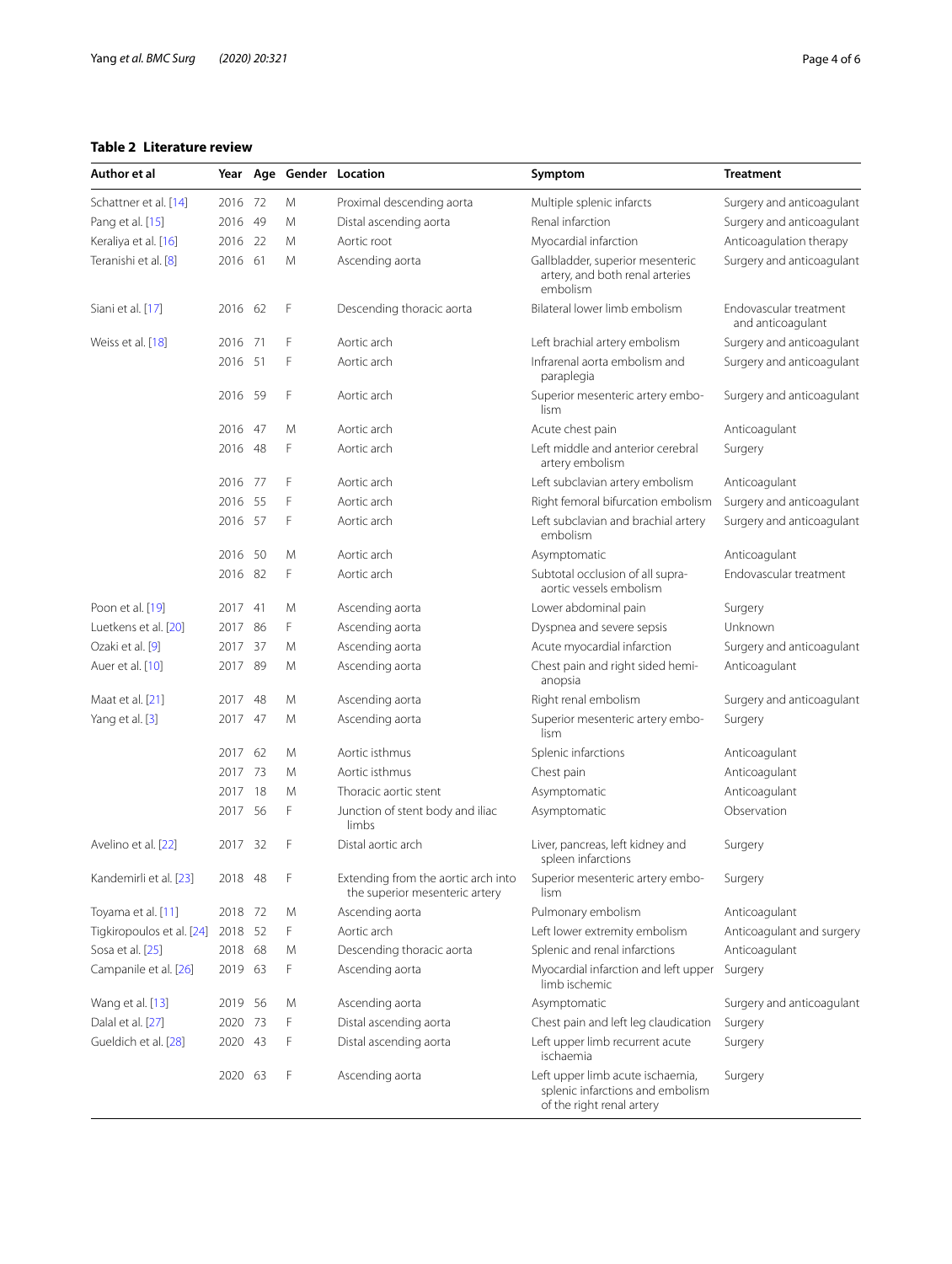foating aortic thrombus. However, as limited by less clinical experience or some other reasons, the local hospital which performed previous surgical leg embolectomy didn't do aorta imaging. Therefore, comprehensive and systematic preoperative examinations are very important to identify the source of embolus. In general, CTA is a frst-line examination because of its convenience and high sensitivity [\[13](#page-5-11)]. Moreover, our case suggests that CTA, followed by transesophageal echocardiography, can provide optimal visualization of the AMT for accurate diagnosis and risk evaluation, and it is helpful in determining safer surgical procedures and the extent of resection.

With regard to treatment strategies, there is no consensus on therapeutic recommendations. A review of the literature from the past 5 years indicates that a conservative approach with anticoagulants or endovascular or open surgical interventions were all reasonable treatment options for foating aortic thrombi (Table [2\)](#page-3-0), depending on their size, location, mobility, and any related peripheral embolisms. Conservative treatment is preferred and considered to be the cornerstone of successful treatment by many researchers [[2,](#page-5-1) [26\]](#page-5-25). Thrombolytic drugs, like tissue plasminogen activator, can rapidly break up the thrombus, but they increase the risk of embolism as the thin attachment site, instead of the thrombus itself, may be lysed frst [[18\]](#page-5-16). In contrast, anticoagulants, such as warfarin and rivaroxaban, are much safer for use. Once the aortic thrombus is diagnosed, anticoagulation treatment should be started as early as possible [[2\]](#page-5-1). However, some researchers have expressed concern that as many as 25% of patients treated with anticoagulants alone ultimately need surgical treatment due to continuous or recurrent thrombi [[2,](#page-5-1) [29\]](#page-5-28). Additionally, the appropriate drug, dose, and treatment duration are all important factors in the conservative treatment of thrombi, but consistent guidelines for their use have not yet been established  $[4]$  $[4]$  $[4]$ . Therefore, conservative treatment is more likely to be performed in asymptomatic patients with small sessile thrombi or in those who are unable to bear surgery.

Endovascular treatment has the advantages of being minimally invasive and having fewer complications, providing a new choice for patients for whom conservative drug treatments are inefective. However, thrombus fragmentation may be caused by guidewire movement or stent compression, which is why there is still a high rate of new embolism formation in the perioperative period. Careful management of the guidewire, at least 2 cm of the proximal and distal anchorage area, oversized less than 5%, and reassessment of the mesenteric and lower extremity artery patency at the end of the procedure are essential [[4,](#page-5-2) [5\]](#page-5-3). Furthermore, adjustable sheath assisted guidewires and intravascular ultrasound promoted precise positioning of stents may help to reduce the risk of thrombus fragmentation. Andrea Siani et al. also recommended to reduce the dose and injection speed of the contrast agent and to install an intravascular flter or balloon [[17](#page-5-15)]. In brief, endovascular treatment may be efective for resolving AMTs, but the long-term efect is still unknown. Surgical excision of the thrombus and aortic attachment site is another choice that the clinician has, especially when embolic events have occurred. Extracorporeal circulation and circulatory arrest are required during the therapy, however. Therefore, it is of great importance to evaluate both the perioperative risks and benefts of aortic arch surgery. It is also crucial to distinguish the foating aortic thrombus from aortic arch atheroma or debris, both of which carries a much higher perioperative risk if surgically removed. One study reported the local recurrence of a thrombus at the same attachment site after thrombectomy [[18](#page-5-16)], indicating that the resection of the attachment site should be taken into consideration. Surgical resection, both of the aortic thrombus and the attachment site, became necessary for our case because the foating thrombus was so large and presented such a high risk for future embolic events.

In conclusion, foating aortic thrombi are rare, and they are prone to break off, thus carrying a potential risk for embolic events with catastrophic consequences. The pathophysiological mechanisms of AMT remain unclear, and there is no consensus on therapeutic recommendations. For a suspected ascending aortic foating thrombus, we advocate CTA, combined with transesophageal echocardiography, for a comprehensive assessment of an AMT. Surgical resection, both of the aortic thrombus and attachment site, as well as postoperative anticoagulant administration, are standard treatments. However, elderly patients or those with an extremely high risk from surgery can choose conservative drug treatment or endovascular treatment, if necessary.

#### **Supplementary Information**

The online version contains supplementary material available at [https://doi.](https://doi.org/10.1186/s12893-020-00983-6) [org/10.1186/s12893-020-00983-6](https://doi.org/10.1186/s12893-020-00983-6).

<span id="page-4-1"></span><span id="page-4-0"></span>**Additional fle 1: Video 1.** Preoperative CTA 3D reconstruction.

**Additional fle 2: Video 2.** The preoperative transesophageal echocardiography showed a mobile lesion on the anterior wall of the distal ascending aorta.

#### **Abbreviations**

AMT: Aortic mural thrombus; CTA: Computed tomography angiography; Asc: Ascending aorta; LV: Left ventricle; RV: Right ventricle; RA: Right atrium; DA: Descending aorta; PA: Pulmonary artery.

#### **Acknowledgements**

Not applicable.